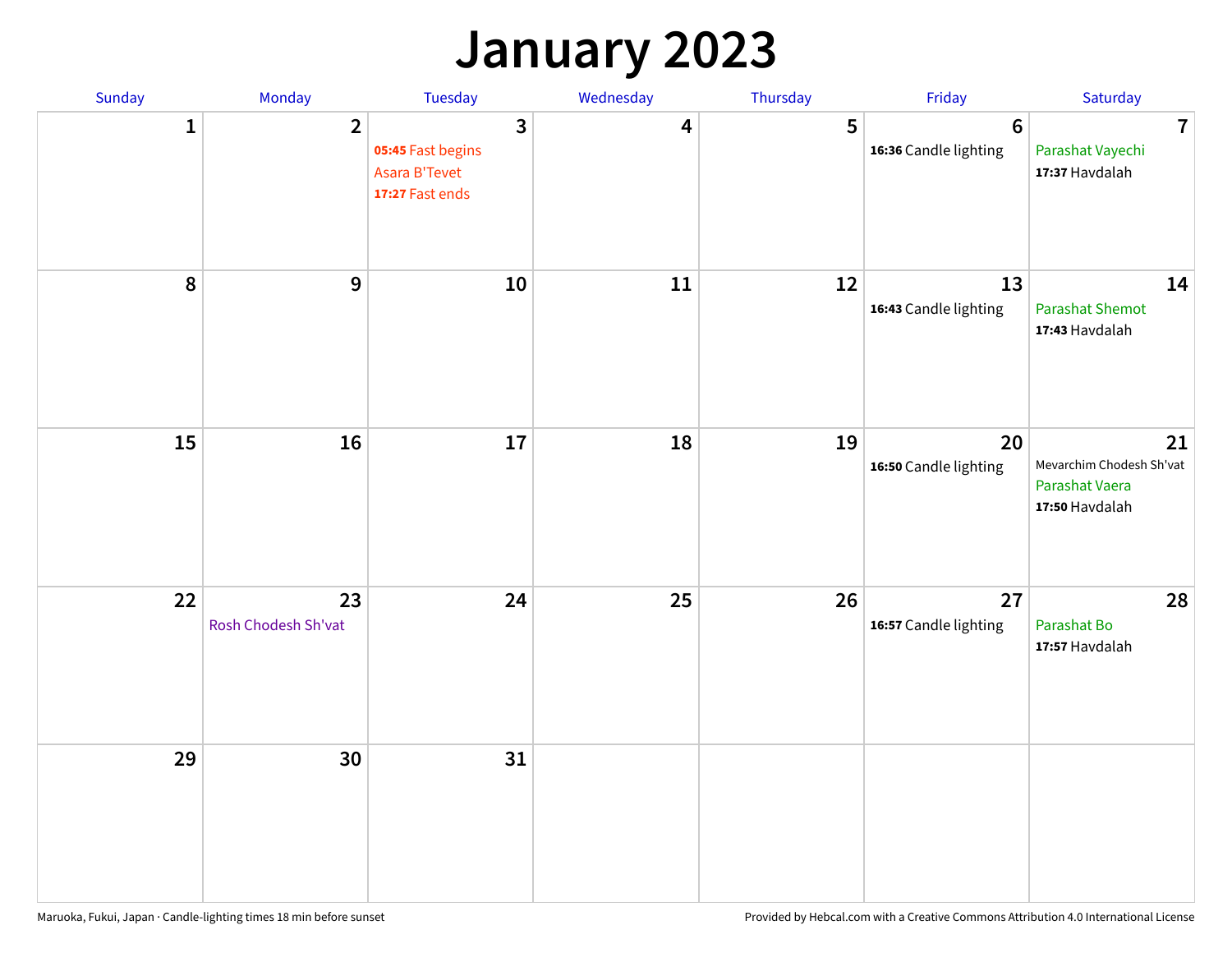# **February 2023**

| Sunday | Monday                        | Tuesday                 | Wednesday               | Thursday       | Friday                                  | Saturday                                                                                        |
|--------|-------------------------------|-------------------------|-------------------------|----------------|-----------------------------------------|-------------------------------------------------------------------------------------------------|
|        |                               |                         | 1                       | $\overline{2}$ | $\overline{3}$<br>17:04 Candle lighting | $\overline{\mathbf{4}}$<br><b>Shabbat Shirah</b><br>Parashat Beshalach<br>18:04 Havdalah        |
| 5      | $6\phantom{1}6$<br>Tu BiShvat | $\overline{7}$          | 8                       | 9              | 10<br>17:12 Candle lighting             | 11<br>Parashat Yitro<br>18:10 Havdalah                                                          |
| 12     | 13                            | 14                      | 15                      | 16             | 17<br>17:19 Candle lighting             | 18<br><b>Shabbat Shekalim</b><br>Mevarchim Chodesh Adar<br>Parashat Mishpatim<br>18:17 Havdalah |
| 19     | 20                            | 21<br>Rosh Chodesh Adar | 22<br>Rosh Chodesh Adar | 23             | 24<br>17:26 Candle lighting             | 25<br>Parashat Terumah<br>18:24 Havdalah                                                        |
| 26     | 27                            | 28                      |                         |                |                                         |                                                                                                 |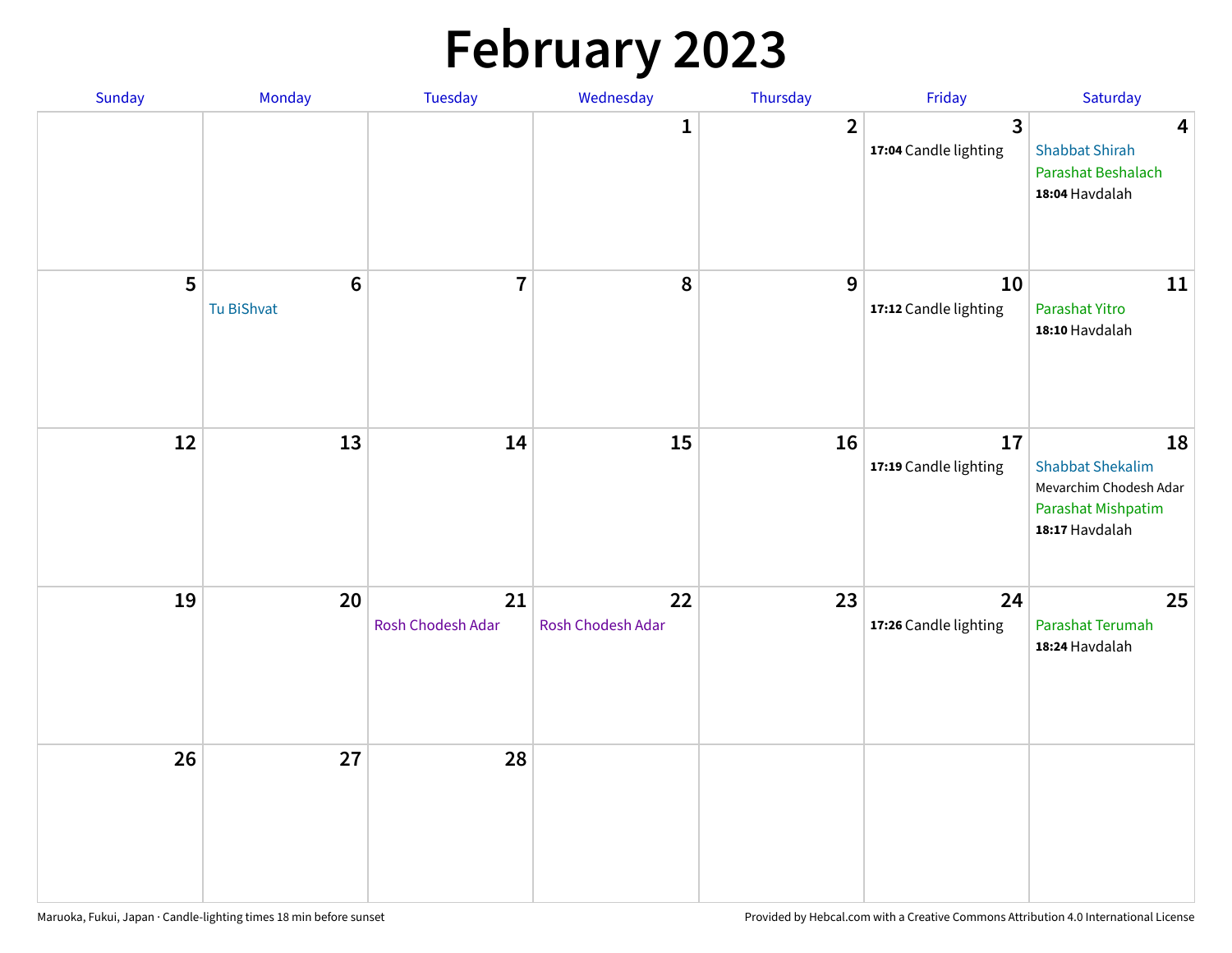## **March 2023**

| Sunday | Monday                                                                                                | Tuesday                 | Wednesday                 | Thursday                 | Friday                      | Saturday                                                                                                 |
|--------|-------------------------------------------------------------------------------------------------------|-------------------------|---------------------------|--------------------------|-----------------------------|----------------------------------------------------------------------------------------------------------|
|        |                                                                                                       |                         | 1                         | $\overline{2}$           | 3<br>17:32 Candle lighting  | $\overline{\mathbf{4}}$<br><b>Shabbat Zachor</b><br>Parashat Tetzaveh<br>18:30 Havdalah                  |
| 5      | $6\phantom{1}6$<br>05:05 Fast begins<br><b>Ta'anit Esther</b><br>18:25 Fast ends<br><b>Erev Purim</b> | $\overline{7}$<br>Purim | 8<br><b>Shushan Purim</b> | 9                        | 10<br>17:39 Candle lighting | 11<br><b>Shabbat Parah</b><br>Parashat Ki Tisa<br>18:36 Havdalah                                         |
| 12     | 13                                                                                                    | 14                      | 15                        | 16                       | 17<br>17:45 Candle lighting | 18<br><b>Shabbat HaChodesh</b><br>Mevarchim Chodesh Nisan<br>Parashat Vayakhel-Pekudei<br>18:42 Havdalah |
| 19     | 20                                                                                                    | 21                      | 22                        | 23<br>Rosh Chodesh Nisan | 24<br>17:51 Candle lighting | 25<br>Parashat Vayikra<br>18:48 Havdalah                                                                 |
| 26     | 27                                                                                                    | 28                      | 29                        | 30                       | 31<br>17:57 Candle lighting |                                                                                                          |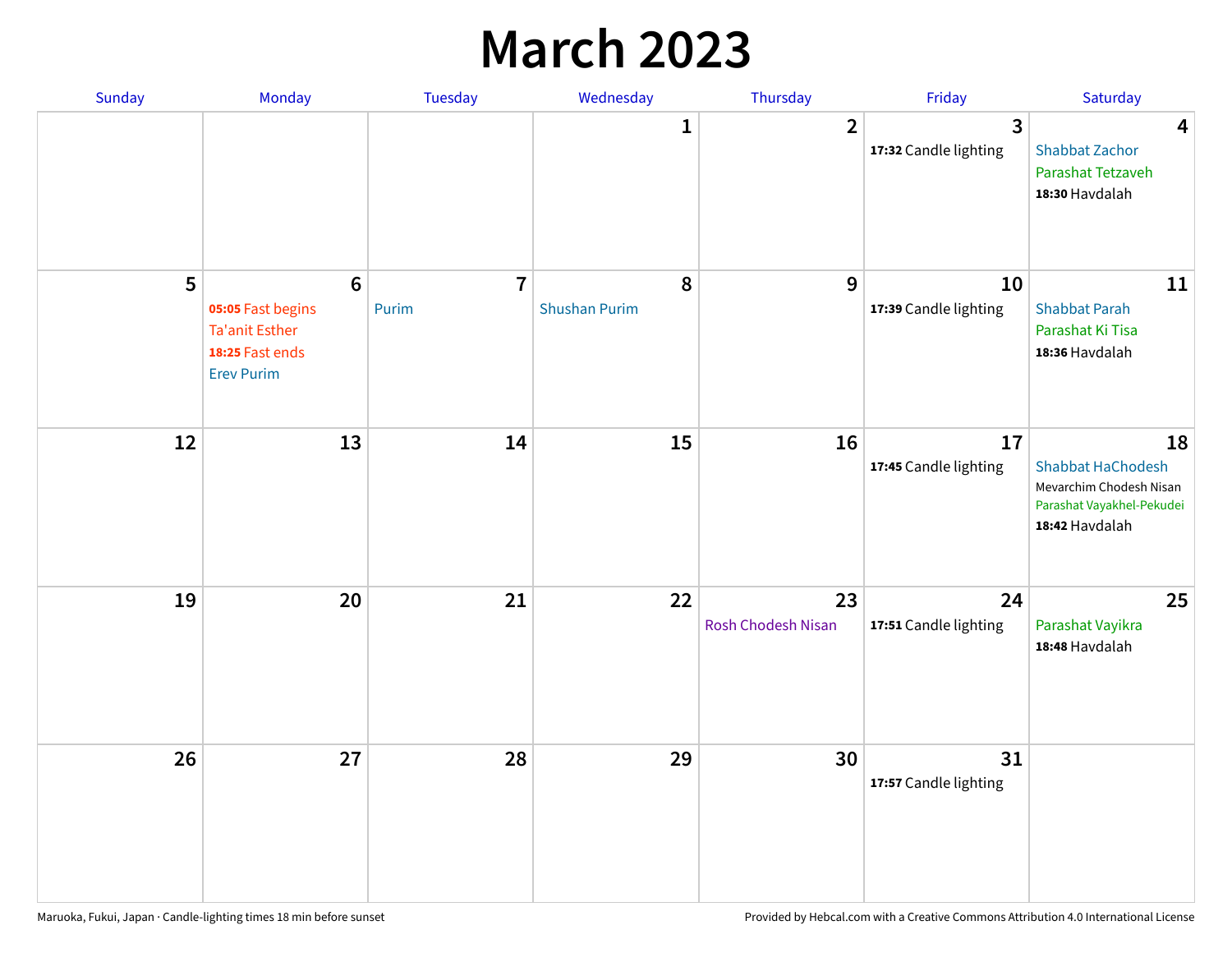# **April 2023**

| <b>Sunday</b>         | Monday                | <b>Tuesday</b>                                  | Wednesday                                                                                   | Thursday                                   | Friday                                            | Saturday                                                                              |
|-----------------------|-----------------------|-------------------------------------------------|---------------------------------------------------------------------------------------------|--------------------------------------------|---------------------------------------------------|---------------------------------------------------------------------------------------|
|                       |                       |                                                 |                                                                                             |                                            |                                                   | 1<br><b>Shabbat HaGadol</b><br>Yom HaAliyah<br><b>Parashat Tzav</b><br>18:55 Havdalah |
| $\overline{2}$        | 3                     | 4                                               | 5                                                                                           | $6\phantom{1}6$                            | $\overline{7}$                                    | 8                                                                                     |
|                       |                       |                                                 | 04:20 Fast begins<br><b>Ta'anit Bechorot</b><br><b>Erev Pesach</b><br>18:01 Candle lighting | <b>Pesach I</b><br>18:59 Candle lighting   | <b>Pesach II</b><br>18:03 Candle lighting         | Pesach III (CH"M)<br>19:01 Havdalah                                                   |
| 9<br>Pesach IV (CH"M) | 10<br>Pesach V (CH"M) | 11<br>Pesach VI (CH"M)<br>18:06 Candle lighting | 12<br><b>Pesach VII</b><br>19:05 Candle lighting                                            | 13<br><b>Pesach VIII</b><br>19:06 Havdalah | 14<br>18:09 Candle lighting                       | 15<br>Mevarchim Chodesh Iyyar<br>Parashat Shmini<br>19:08 Havdalah                    |
| 16                    | 17                    | 18<br>Yom HaShoah                               | 19                                                                                          | 20                                         | 21<br>Rosh Chodesh Iyyar<br>18:15 Candle lighting | 22<br>Rosh Chodesh Iyyar<br>Parashat Tazria-Metzora<br>19:14 Havdalah                 |
| 23                    | 24                    | 25<br>Yom HaZikaron                             | 26<br>Yom HaAtzma'ut                                                                        | 27                                         | 28<br>18:21 Candle lighting                       | 29<br>Parashat Achrei Mot-Kedoshim<br>19:21 Havdalah                                  |
| 30                    |                       |                                                 |                                                                                             |                                            |                                                   |                                                                                       |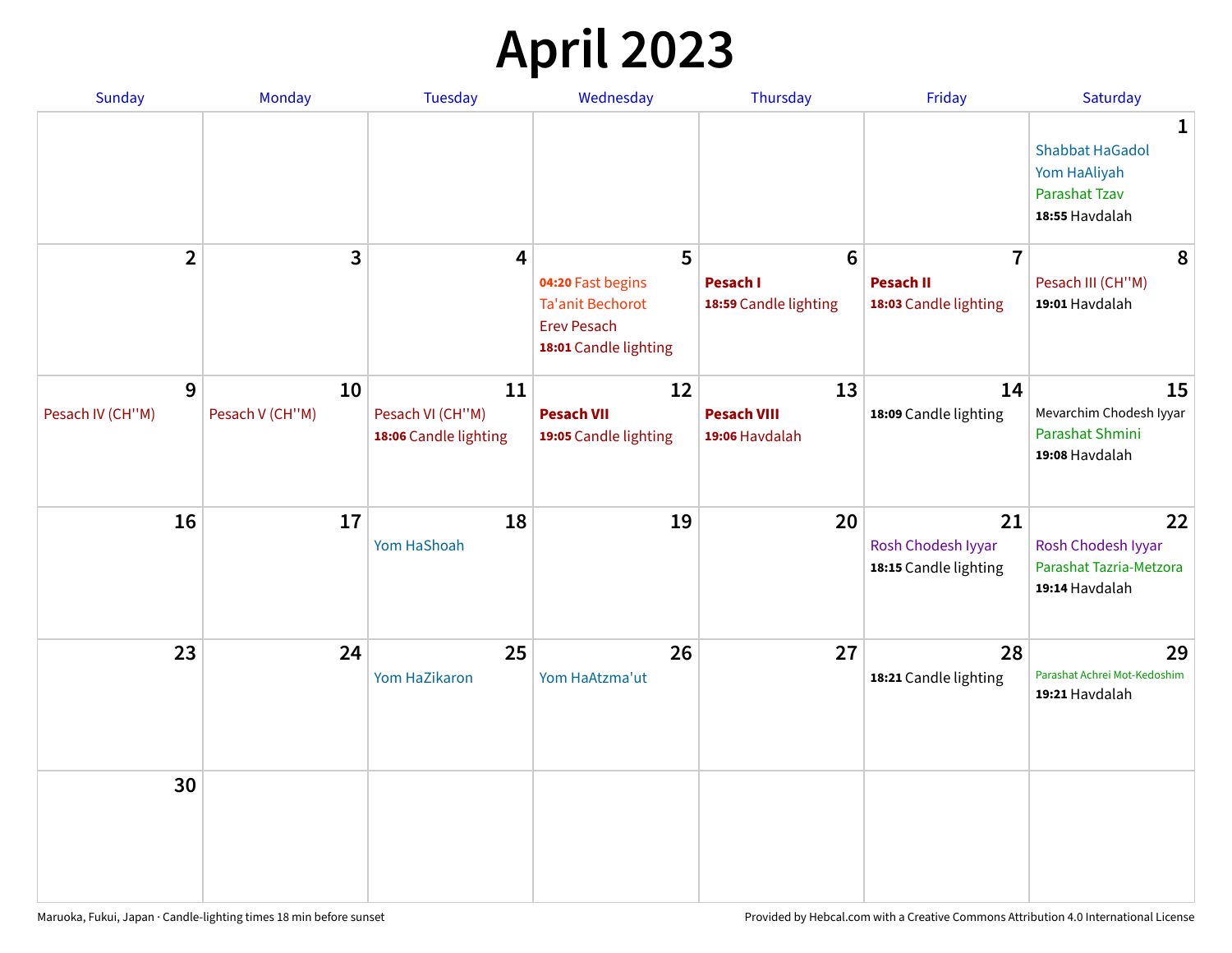#### **May 2023**

| <b>Sunday</b>            | Monday      | Tuesday         | Wednesday | Thursday                                           | Friday                                          | Saturday                                                             |
|--------------------------|-------------|-----------------|-----------|----------------------------------------------------|-------------------------------------------------|----------------------------------------------------------------------|
|                          | $\mathbf 1$ | $\mathbf{2}$    | 3         | 4                                                  | 5<br>Pesach Sheni<br>18:27 Candle lighting      | $\boldsymbol{6}$<br><b>Parashat Emor</b><br>19:28 Havdalah           |
| $\overline{7}$           | $\pmb{8}$   | 9<br>Lag BaOmer | 10        | 11                                                 | 12<br>18:33 Candle lighting                     | 13<br>Parashat Behar-Bechukotai<br>19:35 Havdalah                    |
| 14                       | 15          | 16              | 17        | 18                                                 | 19<br>Yom Yerushalayim<br>18:38 Candle lighting | 20<br>Mevarchim Chodesh Sivan<br>Parashat Bamidbar<br>19:41 Havdalah |
| 21<br>Rosh Chodesh Sivan | 22          | 23              | 24        | 25<br><b>Erev Shavuot</b><br>18:43 Candle lighting | 26<br><b>Shavuot I</b><br>18:44 Candle lighting | 27<br><b>Shavuot II</b><br>19:47 Havdalah                            |
| 28                       | 29          | 30              | 31        |                                                    |                                                 |                                                                      |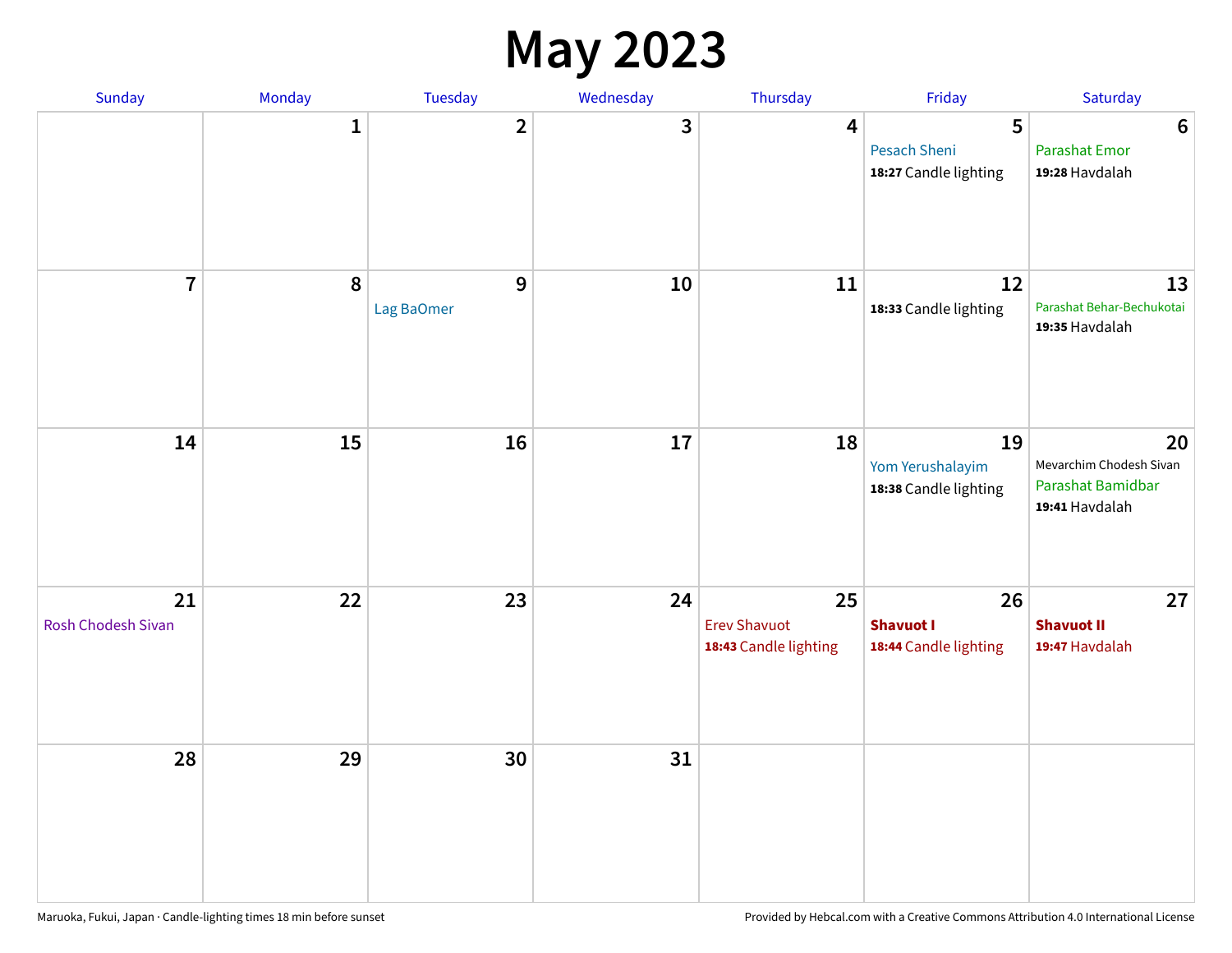#### **June 2023**

| Sunday                  | Monday                   | Tuesday                         | Wednesday               | Thursday | Friday                                  | Saturday                                                            |
|-------------------------|--------------------------|---------------------------------|-------------------------|----------|-----------------------------------------|---------------------------------------------------------------------|
|                         |                          |                                 |                         | 1        | $\overline{2}$<br>18:48 Candle lighting | $\mathbf{3}$<br>Parashat Nasso<br>19:52 Havdalah                    |
| $\overline{\mathbf{4}}$ | 5                        | $6\phantom{1}6$                 | $\overline{\mathbf{r}}$ | 8        | $\mathbf{9}$<br>18:52 Candle lighting   | 10<br>Parashat Beha'alotcha<br>19:57 Havdalah                       |
| 11                      | $12\,$                   | 13                              | 14                      | 15       | 16<br>18:55 Candle lighting             | 17<br>Mevarchim Chodesh Tamuz<br>Parashat Sh'lach<br>20:00 Havdalah |
| 18                      | 19<br>Rosh Chodesh Tamuz | 20<br><b>Rosh Chodesh Tamuz</b> | 21                      | 22       | 23<br>18:57 Candle lighting             | 24<br>Parashat Korach<br>20:02 Havdalah                             |
| 25                      | 26                       | 27                              | 28                      | 29       | 30<br>18:58 Candle lighting             |                                                                     |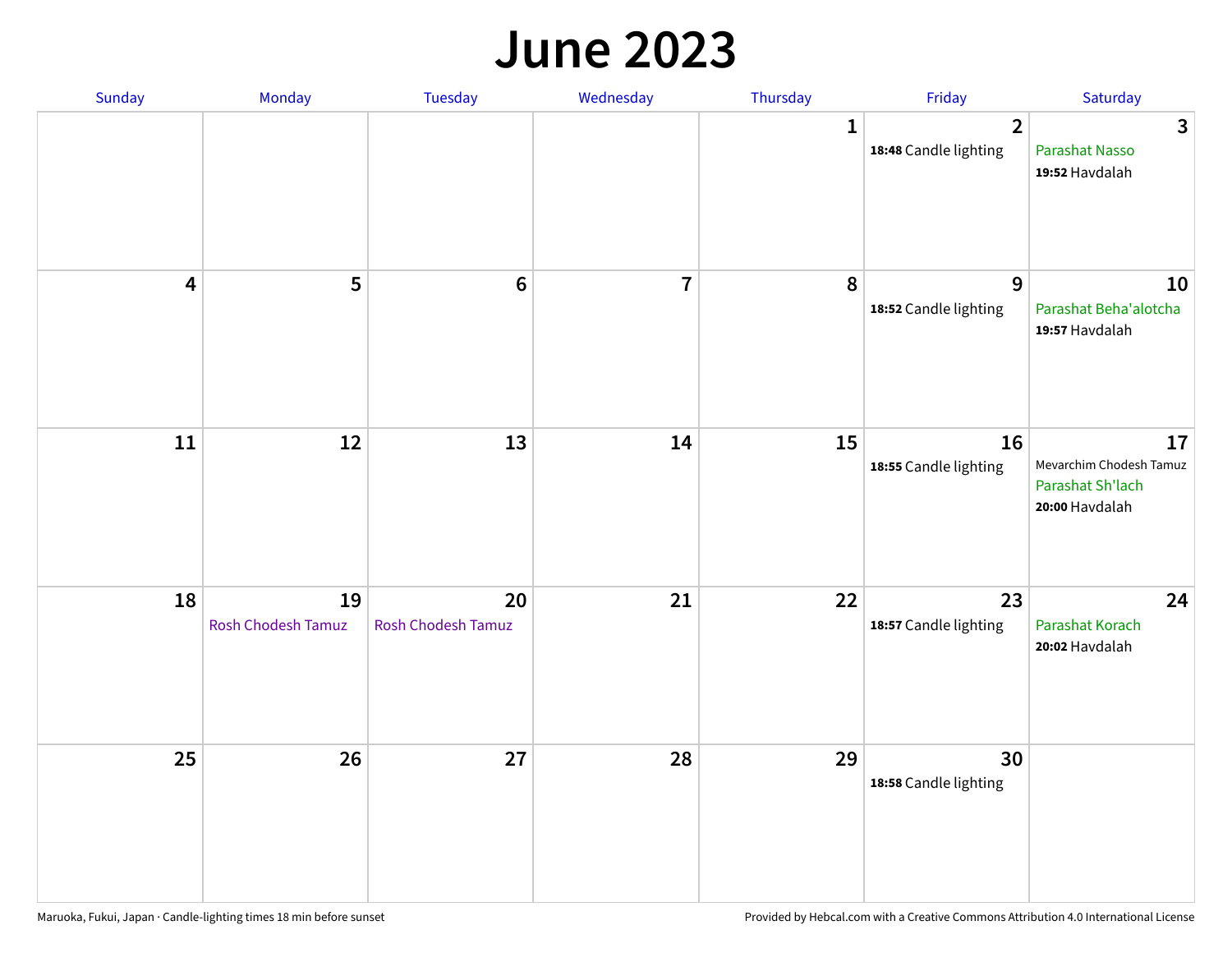# **July 2023**

| Sunday         | Monday       | <b>Tuesday</b>          | Wednesday                                   | Thursday                                                                      | Friday                                  | Saturday                                                              |
|----------------|--------------|-------------------------|---------------------------------------------|-------------------------------------------------------------------------------|-----------------------------------------|-----------------------------------------------------------------------|
|                |              |                         |                                             |                                                                               |                                         | $\mathbf 1$<br>Parashat Chukat-Balak<br>20:02 Havdalah                |
| $\overline{2}$ | $\mathbf{3}$ | $\overline{\mathbf{4}}$ | 5                                           | $6\phantom{1}6$<br>03:10 Fast begins<br><b>Tzom Tammuz</b><br>19:52 Fast ends | $\overline{7}$<br>18:57 Candle lighting | 8<br><b>Parashat Pinchas</b><br>20:00 Havdalah                        |
| 9              | 10           | 11                      | 12                                          | 13                                                                            | 14<br>18:54 Candle lighting             | 15<br>Mevarchim Chodesh Av<br>Parashat Matot-Masei<br>19:57 Havdalah  |
| 16             | 17           | 18                      | 19<br>Rosh Chodesh Av                       | 20                                                                            | 21<br>18:51 Candle lighting             | 22<br><b>Shabbat Chazon</b><br>Parashat Devarim<br>19:52 Havdalah     |
| 23             | 24           | 25                      | 26<br>19:06 Fast begins<br>Erev Tish'a B'Av | 27<br>Tish'a B'Av<br>19:40 Fast ends                                          | 28<br>18:46 Candle lighting             | 29<br><b>Shabbat Nachamu</b><br>Parashat Vaetchanan<br>19:46 Havdalah |
| 30             | 31           |                         |                                             |                                                                               |                                         |                                                                       |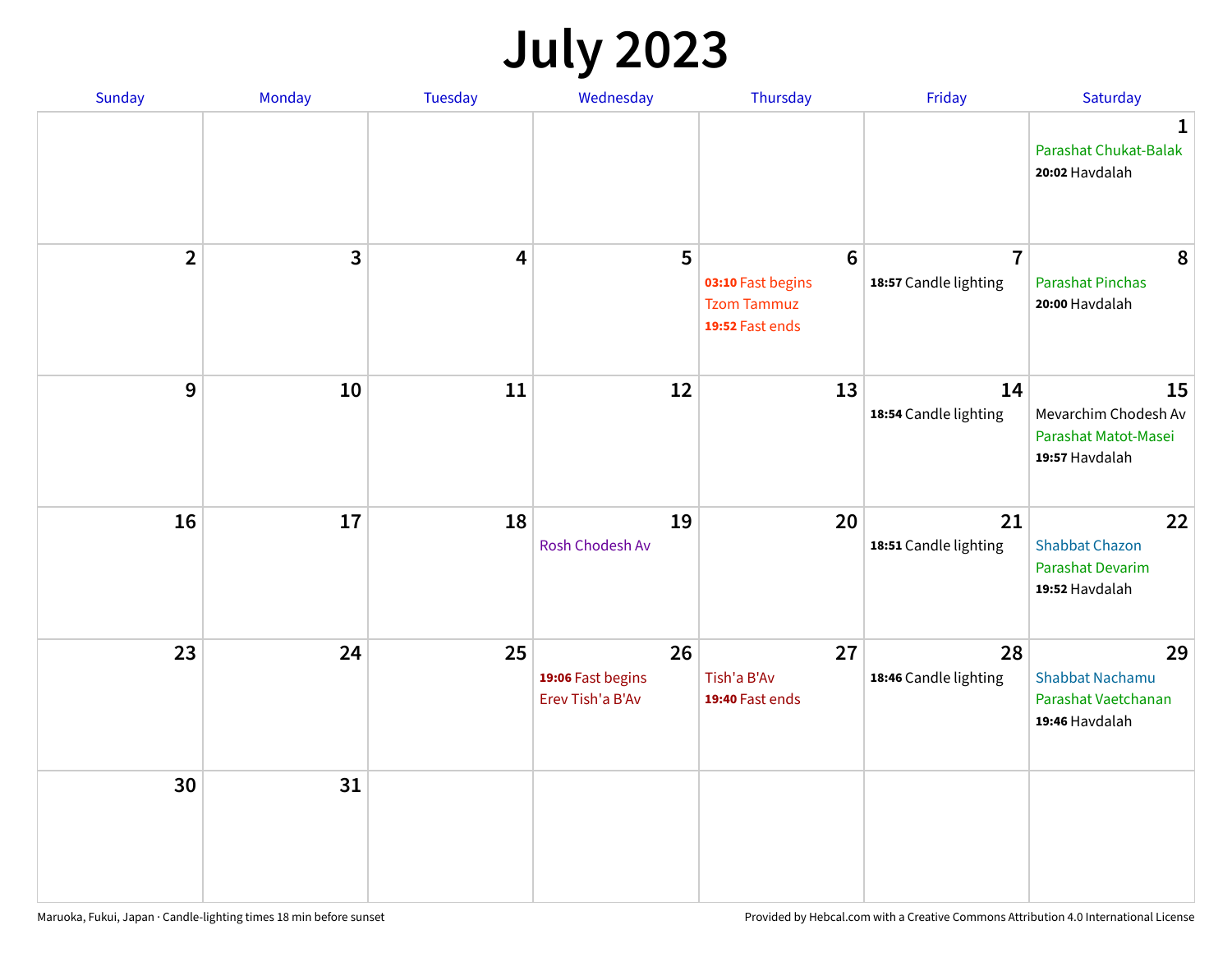# **August 2023**

| Sunday         | Monday         | Tuesday      | Wednesday                 | Thursday                | Friday                                                                            | Saturday                                                         |
|----------------|----------------|--------------|---------------------------|-------------------------|-----------------------------------------------------------------------------------|------------------------------------------------------------------|
|                |                | $\mathbf{1}$ | $\overline{2}$<br>Tu B'Av | $\mathbf{3}$            | $\overline{\mathbf{4}}$<br>18:39 Candle lighting                                  | 5<br>Parashat Eikev<br>19:39 Havdalah                            |
| $6\phantom{a}$ | $\overline{7}$ | 8            | $\boldsymbol{9}$          | 10                      | 11<br>18:32 Candle lighting                                                       | 12<br>Mevarchim Chodesh Elul<br>Parashat Re'eh<br>19:31 Havdalah |
| 13             | 14             | 15           | 16                        | 17<br>Rosh Chodesh Elul | 18<br>Rosh Hashana LaBehemot<br><b>Rosh Chodesh Elul</b><br>18:24 Candle lighting | 19<br><b>Parashat Shoftim</b><br>19:21 Havdalah                  |
| 20             | 21             | 22           | 23                        | 24                      | 25<br>18:15 Candle lighting                                                       | 26<br>Parashat Ki Teitzei<br>19:12 Havdalah                      |
| 27             | 28             | 29           | 30                        | 31                      |                                                                                   |                                                                  |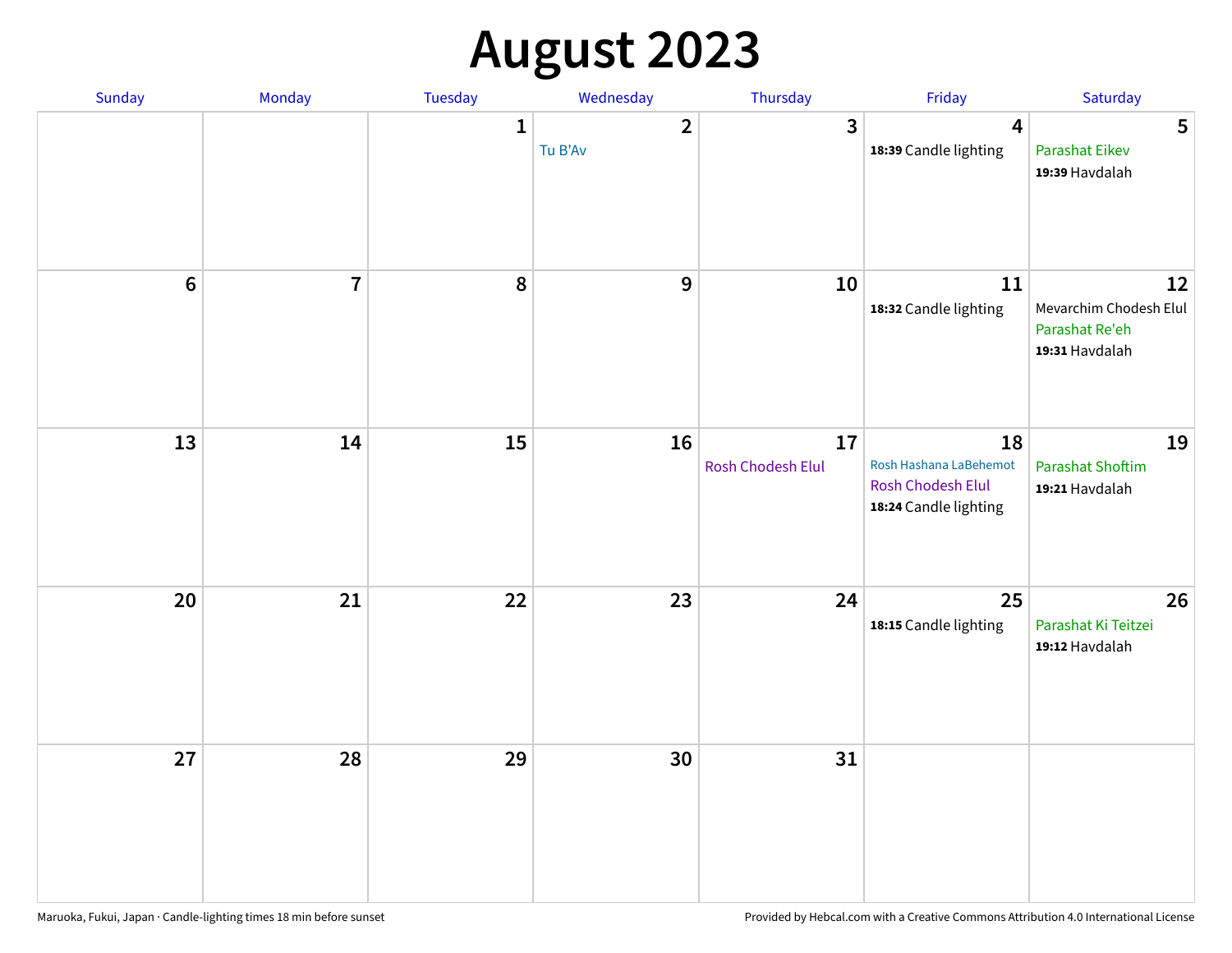# **September 2023**

| Sunday                                                | Monday                                                             | Tuesday | Wednesday       | Thursday       | Friday                                            | Saturday                                                            |
|-------------------------------------------------------|--------------------------------------------------------------------|---------|-----------------|----------------|---------------------------------------------------|---------------------------------------------------------------------|
|                                                       |                                                                    |         |                 |                | 1<br>18:05 Candle lighting                        | $\overline{2}$<br>Parashat Ki Tavo<br>19:01 Havdalah                |
| 3                                                     | $\overline{\mathbf{4}}$                                            | 5       | $6\phantom{1}6$ | $\overline{7}$ | 8<br>17:55 Candle lighting                        | 9<br>Leil Selichot<br>Parashat Nitzavim-Vayeilech<br>18:51 Havdalah |
| 10                                                    | 11                                                                 | 12      | 13              | 14             | 15<br>Erev Rosh Hashana<br>17:45 Candle lighting  | 16<br>Rosh Hashana 5784<br>18:40 Candle lighting                    |
| 17<br><b>Rosh Hashana II</b><br>18:39 Havdalah        | 18<br>04:23 Fast begins<br><b>Tzom Gedaliah</b><br>18:30 Fast ends | 19      | 20              | 21             | 22<br>17:34 Candle lighting                       | 23<br><b>Shabbat Shuva</b><br>Parashat Ha'Azinu<br>18:30 Havdalah   |
| 24<br><b>Erev Yom Kippur</b><br>17:31 Candle lighting | 25<br><b>Yom Kippur</b><br>18:26 Havdalah                          | 26      | 27              | 28             | 29<br><b>Erev Sukkot</b><br>17:24 Candle lighting | 30<br>Sukkot I<br>18:19 Candle lighting                             |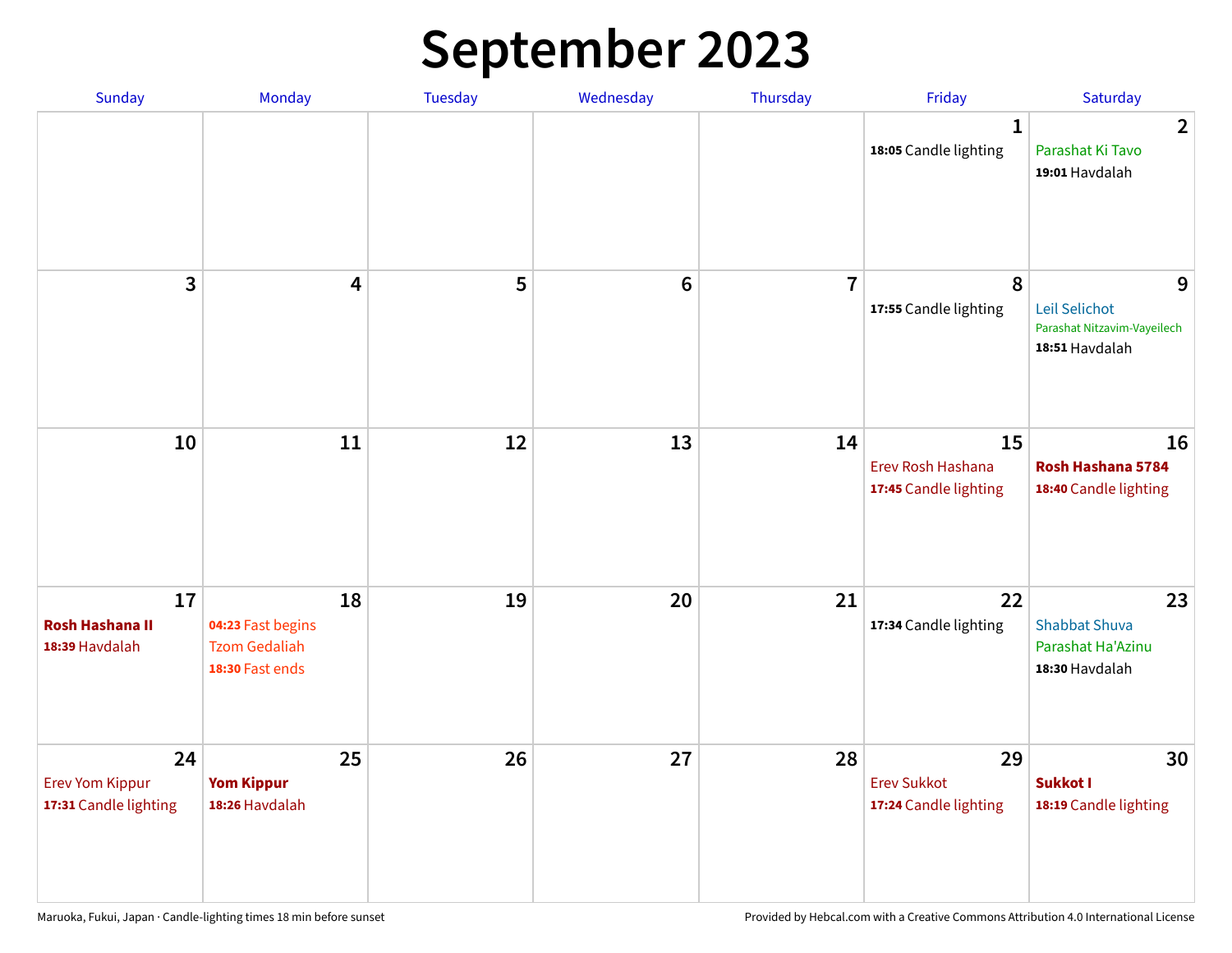## **October 2023**

| Sunday                                             | Monday                              | <b>Tuesday</b>        | Wednesday                         | Thursday              | Friday                                                               | Saturday                                                                       |
|----------------------------------------------------|-------------------------------------|-----------------------|-----------------------------------|-----------------------|----------------------------------------------------------------------|--------------------------------------------------------------------------------|
| $\mathbf{1}$<br><b>Sukkot II</b><br>18:18 Havdalah | $\overline{2}$<br>Sukkot III (CH"M) | 3<br>Sukkot IV (CH"M) | $\overline{4}$<br>Sukkot V (CH"M) | 5<br>Sukkot VI (CH"M) | $6\phantom{1}$<br>Sukkot VII (Hoshana Raba)<br>17:14 Candle lighting | $\overline{\mathbf{7}}$<br><b>Shmini Atzeret</b><br>18:09 Candle lighting      |
| 8<br><b>Simchat Torah</b><br>18:08 Havdalah        | 9                                   | 10                    | 11                                | 12                    | 13<br>17:04 Candle lighting                                          | 14<br>Mevarchim Chodesh Cheshvan<br><b>Parashat Bereshit</b><br>18:00 Havdalah |
| 15<br>Rosh Chodesh Cheshvan                        | 16<br>Rosh Chodesh Cheshvan         | 17                    | 18                                | 19                    | 20<br>16:55 Candle lighting                                          | 21<br>Parashat Noach<br>17:51 Havdalah                                         |
| 22<br>Yom HaAliyah School Observance               | 23                                  | 24                    | 25                                | 26                    | 27<br>16:47 Candle lighting                                          | 28<br>Parashat Lech-Lecha<br>17:43 Havdalah                                    |
| 29                                                 | 30                                  | 31                    |                                   |                       |                                                                      |                                                                                |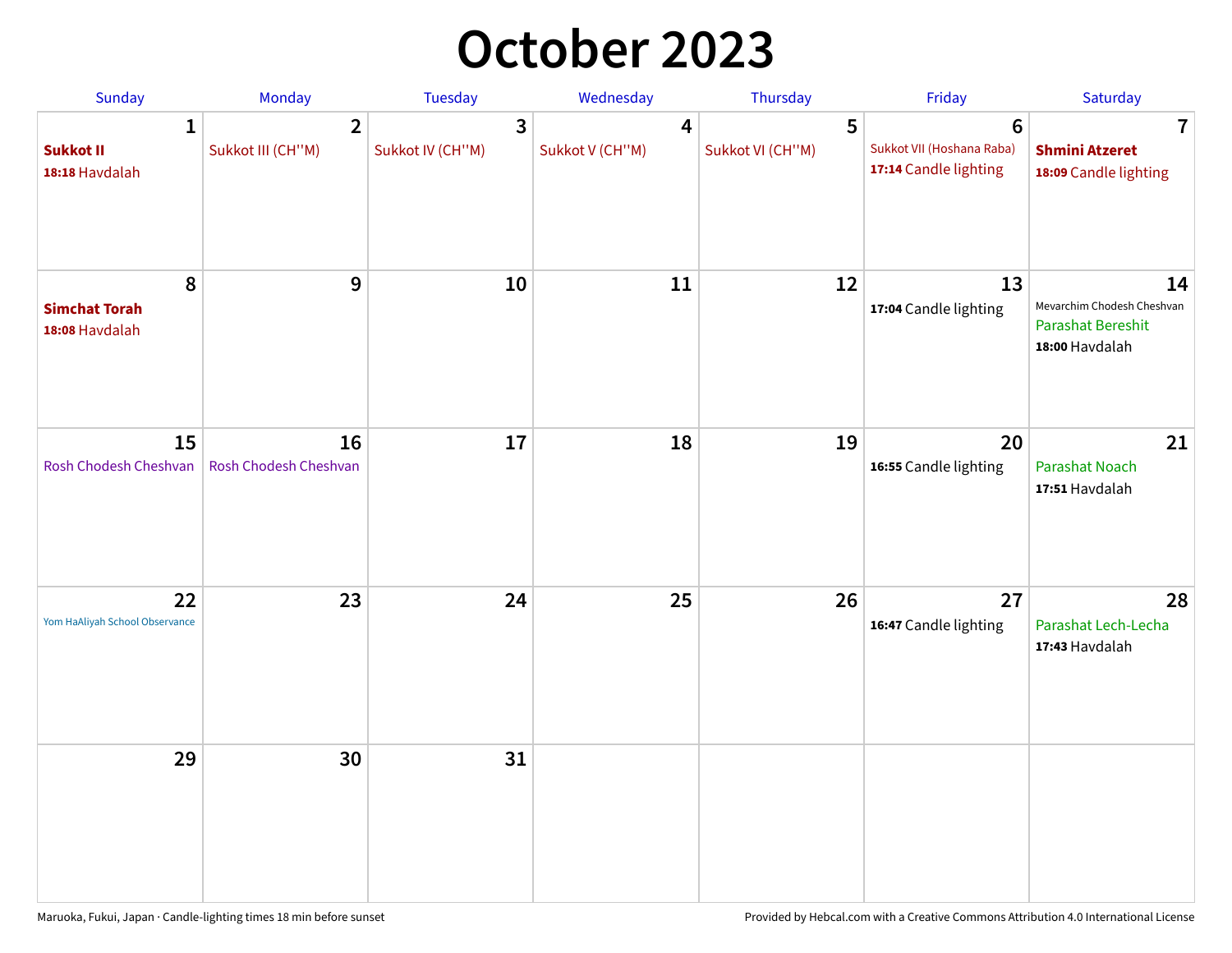#### **November 2023**

| Sunday | Monday          | Tuesday                   | Wednesday    | Thursday       | Friday                      | Saturday                                                                 |
|--------|-----------------|---------------------------|--------------|----------------|-----------------------------|--------------------------------------------------------------------------|
|        |                 |                           | $\mathbf{1}$ | $\overline{2}$ | 3<br>16:39 Candle lighting  | $\overline{\mathbf{4}}$<br>Parashat Vayera<br>17:36 Havdalah             |
| 5      | $6\phantom{1}6$ | $\overline{\mathbf{7}}$   | 8            | 9              | 10<br>16:33 Candle lighting | 11<br>Mevarchim Chodesh Kislev<br>Parashat Chayei Sara<br>17:30 Havdalah |
| 12     | 13<br>Sigd      | 14<br>Rosh Chodesh Kislev | 15           | 16             | 17<br>16:28 Candle lighting | 18<br><b>Parashat Toldot</b><br>17:26 Havdalah                           |
| 19     | 20              | 21                        | 22           | 23             | 24<br>16:24 Candle lighting | 25<br>Parashat Vayetzei<br>17:23 Havdalah                                |
| 26     | 27              | 28                        | 29           | 30             |                             |                                                                          |